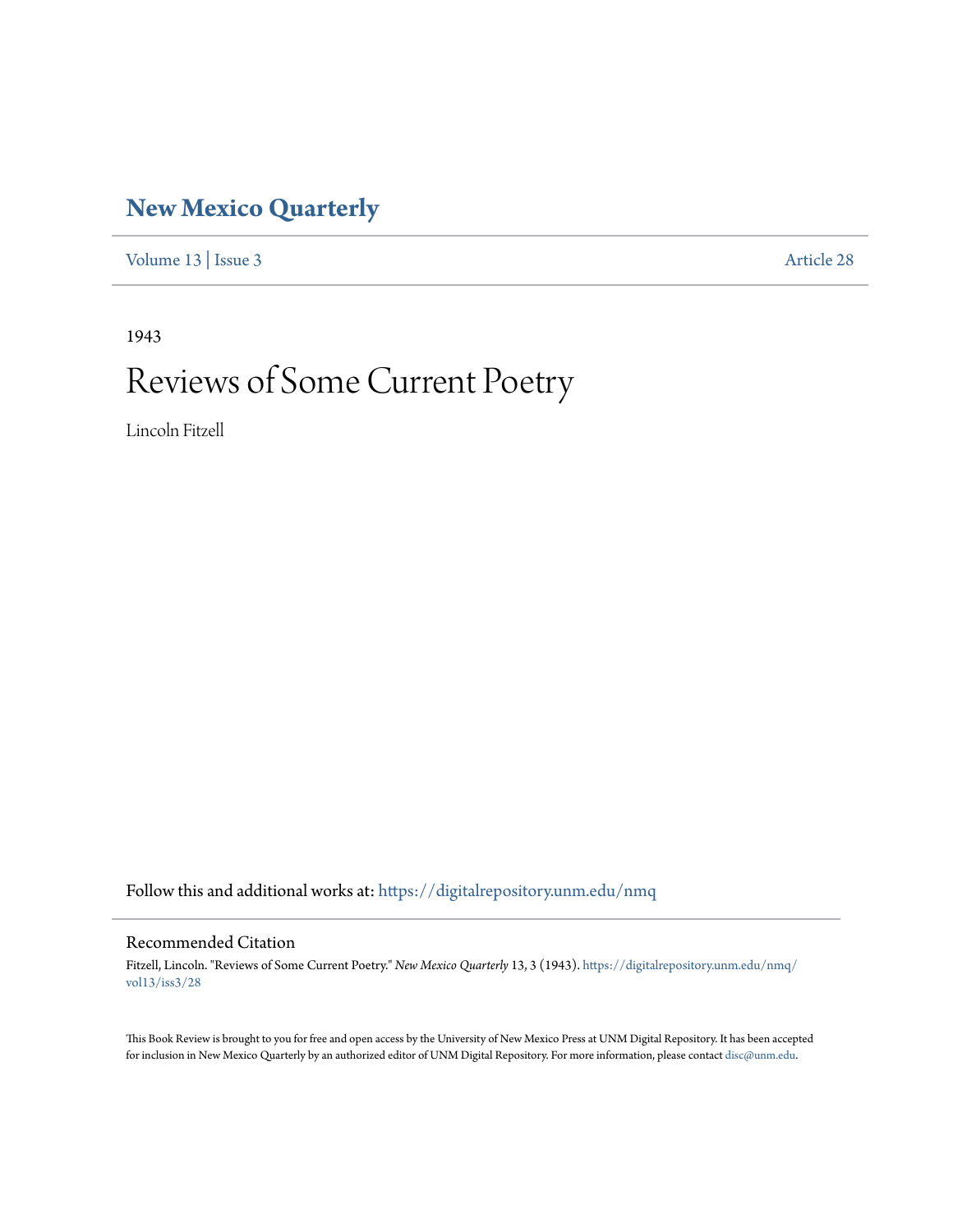in 1993 and 1993.<br>Bailtean **I** in an an Dùbhlach i

1

Ł.

#### REVIEWS OF SOME CURRENT POETRY

 $\bullet$  ,

- *Poems*, by Stefan George; translated by Carol North Valhope and Ernst Morwitz. New York: Pantheon Books, Inc., 1943. \$2.75.
- Poems, by Rainer Maria Rilke; translated by Jessie Lemont. New York: Columbia University Press, 1943. \$3.00.
- . The Trial of Lucullus, by Bertolt Brecht; translated by H. R. Hays. Norfolk, .Connecticut: New Directions (The Poets of the Year), '1945. Wrappers, \$.50; boards, \$1.00.
- Some Poems of Friedrich Hölderlin, translated by Frederic Prokosch. Norfolk, Connecticut: New Directions (The Poets of the Year), 1943. Wrappers, \$.50; boards, \$1.00.
- *New Poems*, by Dylan Thomas. Norfolk, Connecticut: New Directions (The Poets of the Year), 1945. Wrappers, \$.50; boards, \$1.00.

*Last Poems of Elinor Wylie.* . New York: Alfred A. Knopf, 1943· \$2.75:

- *The Sun at* Noon~ by James Hearst. Muscatine, Iowa: The Prairie Press, 1945. No price indicated.
- Steep Acres, by Daniel Smythe. Washington: Anderson House, 1942. \$1.50.
- *North Window and Other* Poems~ by Hortense Flexner. New York: Coward-Mc-Cann Inc., 1945. \$2.00.
- *The Vineyard Keeper: a Lyric Drama Baled on the Song* of *Songs* of *Solomon,* by Harry H. Fein. Boston: Bruce Humphries, Inc., 1943. \$1.50.
- *This, My Earth, by Sage Holter.* New York: Gotham Bookmart Press, 1942. \$1.00. Primer for America, by Robert P. Tristram Coffin. New York: The Macmillan Company, 1945. \$2.00.

The number of translations from German poetry has been immense in recent years and, in view of our war with Germany, perhaps ironical-but a practical demonstration of the internationalism of good poetry. Among the modem German poets, Stefan George has been mentioned many times in English; but I believe these translations, accompanied by the original German text, are the first substantial publication of George's poems in the United States. Eric Russell Bentley in a review of the book in *Partisan Review* indicates that the translators have not offered George's poems of "homoerotism" or "fascistic aestheticism." The translations give us little impression of a poet as great as several competent critics have thought George to be. The poems in English are" very pre-modem in diction and, often, in sentiment. On the basis of these versions, one. would place George as a neoromantic, with a little more urgency of point of view than in the better English verse of 1880-1910, and with only a little more realism. The German text, so far as I can read it, seems more modern in diction. The translators seem to be rather fair to the sentiments and ideas, but to deliver them with poor verse feeling. The religious poems, great in quantity, are strangely isolated in feeling for a modem poet; the reason is perhaps the one given in the introductory essay by Morwitz-"through his new experience he had been removed to a spiritual level other than that of the world about him"-or perhaps the attitude indicated by the last line of "Man and Faun," translated "Only by magic, Life is kept awake."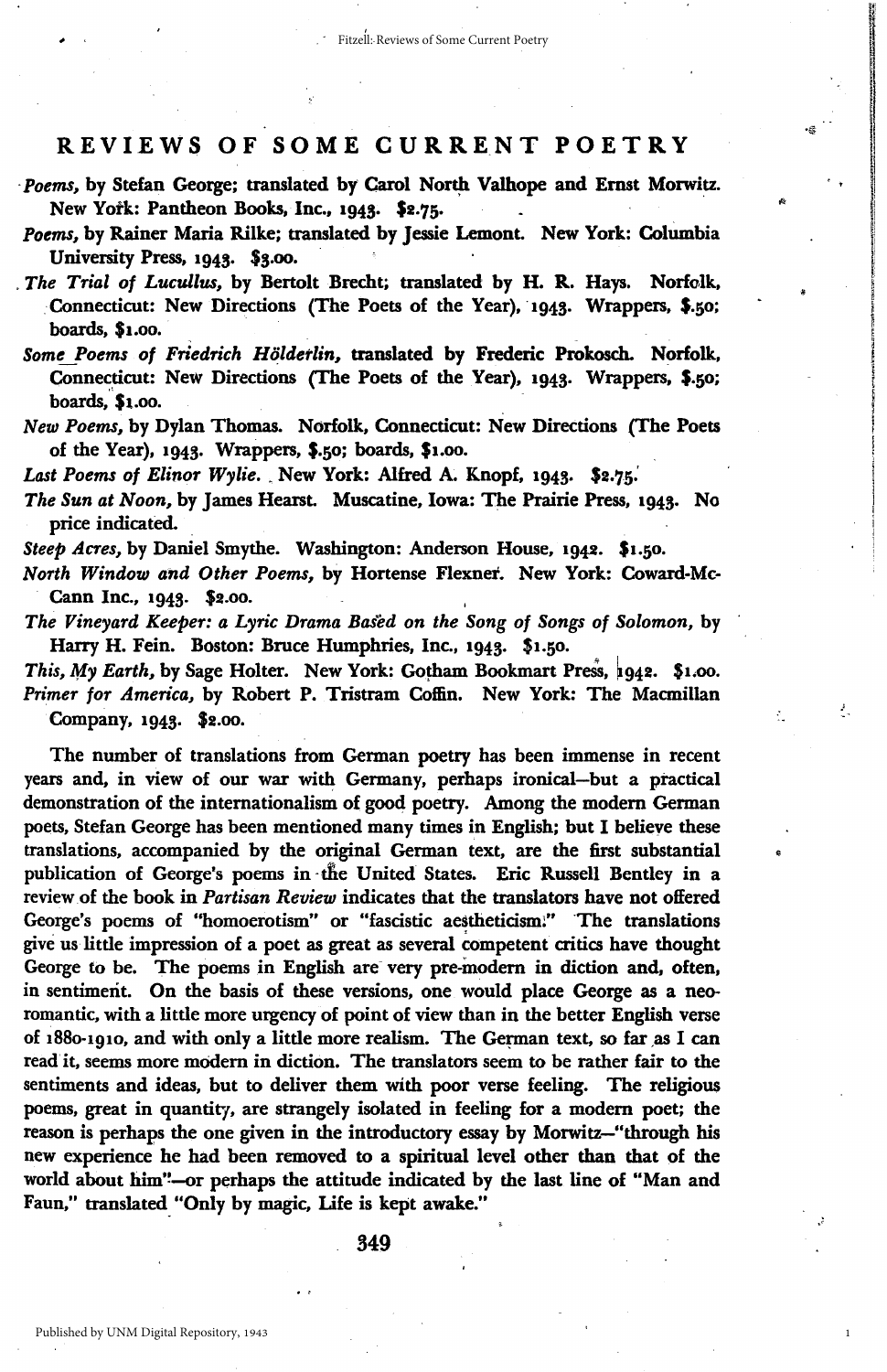### 350 NEW MEXICO QUARTERLY REVIEW

. .. . . Whereas George seemS definitely to prece~e modem uexperimentalism" and contact with the French Symbolists, Rilke is cautiously in touch with this modernism. This tendency probably explains, in part, his recent popularity and the many translations which have appeared within a few years. For this collection Jessie Lemont selects poems preponderantly from the early work. She offers the "easy lyric" aspect of Rilke and is unfair to his mature work. Thus her translations are a personal selection and must be judged upon their success as English lyrics. Her performance is better than fair, creating a number of times at least passages of good English verse.

Qf the German translations considered here, in many ways I admire most the translation by H. R. Hays'of Brecht's *The Trial of Lucullus.* The play is immediate in that it is a condemnation of force and of fascist methods. Also it is of interest as,a work in the new medium of the radio play. But in addition to these immediate interests, it is a well-sustained play done in a good English version.

An interesting comparison in translation is that between Pierre Loving's Hölderlfn poems (Little Blue Book No. 724, Haldeman-Julius Co., Girard; Kansas) and those of Frederic Prokosch. Loving emphasizes a neo-Greek feeling and gives us rather good poems in the H. D. and Richard Aldington Imagist manner; Prokosch gives us a more traditional romanticism in his own lush, rhetorical, and sensuous style. I am inclined to like the Loving poems a little better; but Prokosch's are interesting and are certainly closer to the original.

Many critics have come to admire Dylan Thomas a great deal. I confess that 1 cannot follow his poems well. But it appears to me that his complexity is a vetbal one almost entirely, masking a really uncomplex manner. Thomas is accomplished in this mode, a mode which is minor and radical and which is capably handled by Yvor Winters' strictures against modem experimentalism.

*Last Poems* of Elinor Wylie is a miscellaneous collection, with a good many styles, including some without the metallic surface which was her developed mannerism and which betrayed her by -its surface satisfactions. One could mention the early "Written on the Flyleaf of John Webster's Plays" and a few others, but even these are not among her few poems which may hold some interest for a time yet.<br>James Hearst and Daniel Smythe are nature poets in that their matters and

sentiments are largely concerned with human responses to natural scenes, to land· scapes, trees, animals, and the soil. Both have lapses into easy attitudes which do not invite struggle, analysis, paradox, "earned" sentiments,' But each does an occasional good poem of the type-James Hearst in "The Other Land" and "Homesickness" from his thirty-eight page pamphlet finely printed by Carroll Coleman, Daniel Smythe in "The Pheasant" and some others from his ninety-five page book.

Hortense Flexner is capable of writing such a poem as "October Corn":

Rusty soldiers, Still drilling in broken ranks, With your bent bayonets, Your yellow Happing arms, You cannot make me believe You have won the battle.

2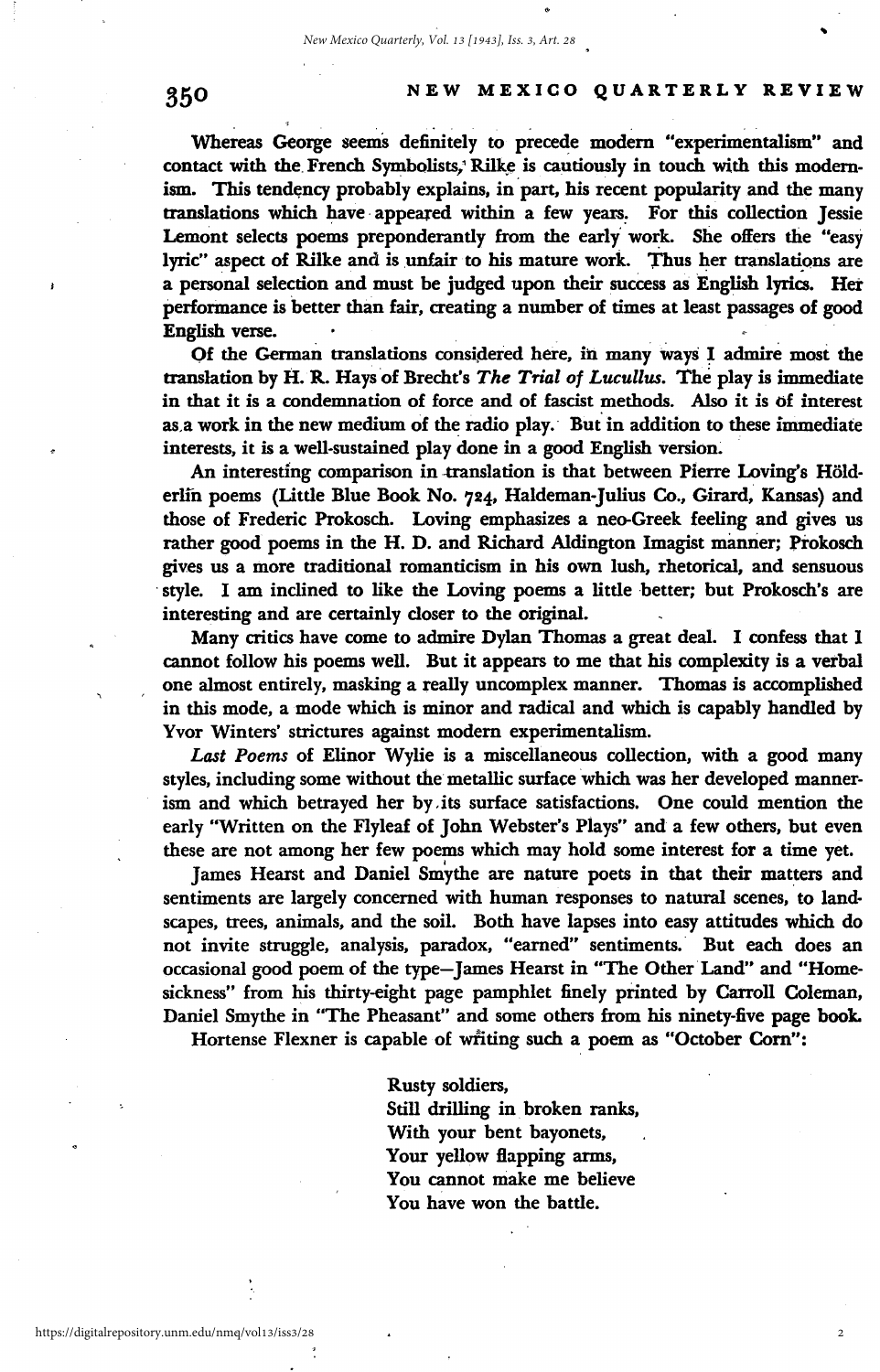#### REVIEWS OF SOME CURRENT POETRY

In justice to her, there are better poems in her book, but really few of a remarkably better quality. Harry H. Fein's *The Vineyard 'Keeper* 'is called a lyric drama (based on the Song of SOngs of Solomon), I supPose, because it is mostly lyric and not dramatic. The lyrics, where closest to Biblical imagery, are good, if not particularly arresting. Generally there are too many lapses in verse ability and too much repetition of flagging lines. Sage Holter's work is on a mixture of Irish and New Mexico backgrounds. There are three or four fair efforts in a book of ninety-six pages; the remainder is a poor mixture of sentimentality, inept imagery, and a failure to stop a poem when it is really done. Robert P. Tristram Coffin's Primer *for America* is a super-patriotic "quickie," what used to be called jingoism. In it, for example, barns in America are called "American Cathedrals." That is on page eleven, and I don't think you'll go any farther. The last page is numbered 166, if you want to know how much of it there is.

ALAN SWALLOW

Have Come, Am Here, by José Garcia Villa. New York: The Viking Press, 1942. \$2.00.

*American Writing I942: the Anthology and Yearbook of the American Non-Commercial Magazine*, edited by Alan Swallow. Prairie City, Illinois: The Press of James A. Decker, 1943. \$2.00.

*The Twittering Self, by Robert Brown. The Swallow Pamphlets: Number Six.* Gunnison, Colorado: Alan Swallow, 1943· \$.25.

*Crooked Eclipses*, by Ruth G. Van Horn. Gunnison, Colorado: Alan Swallow, . 1942. \$.75.

Pagophila, by Sylvia Wittmer, with a foreword by the publisher. Gunnison, Colorado: Alan Swallow, 1943. \$1.50.

Have Come, Am Here is a book of new verse by José Garcia Villa, a native of the Philippine Islands. One does not derive from Mr. Villa's verse the true pleasure that comes of reading first-rate work. Most of the poems appear to "spring" from a pseudodramatic conflict between a cruel, nay-saying God, and Eve, the inspiration of "the beautiful word." Several poets and critics, and even one philosopher, have expressed unqualified admiration of Mr. Villa's glittering surface lines and momentarily interesting tangential sparkle, and more especially of his "influences." It certainly is true that Mr. Villa's line seeks to blend the light of "Tiger, tiger buming bright" and an early Miltonic morning in the Garden of Eden before the fall; but, for all that, true idea and deep feeling are profoundly absent. Perhaps Mr. Villa's faults are to some extent those of the critics who have praised him for what is bad in him. It is always easier of course to strike a decorative pose than to stand up to the real thing-but is it worth doing?

*American Writing: I942* is a refreshing and stimulating collection of,poems and short stories selected from literary magazines by Alan Swallow. The editor has been very honest in picking for republication only that work which has definitely marked originality and freshness, even though some of the stories, in particular, seem to be the product of very new hands at the art of writing. Three fine pieces of prose fiction out of six is a very good score, however. "A Short Space," by Kathleen Hough,

 $\mathcal{F}$  1.  $\mathcal{F}$ 

<u>In the Community of the Community of the Community of the Community of the Community of the Community of the Co</u>

II t

**International Property** 

I  $\mathbf{I}$ !<br>! I I I !

3